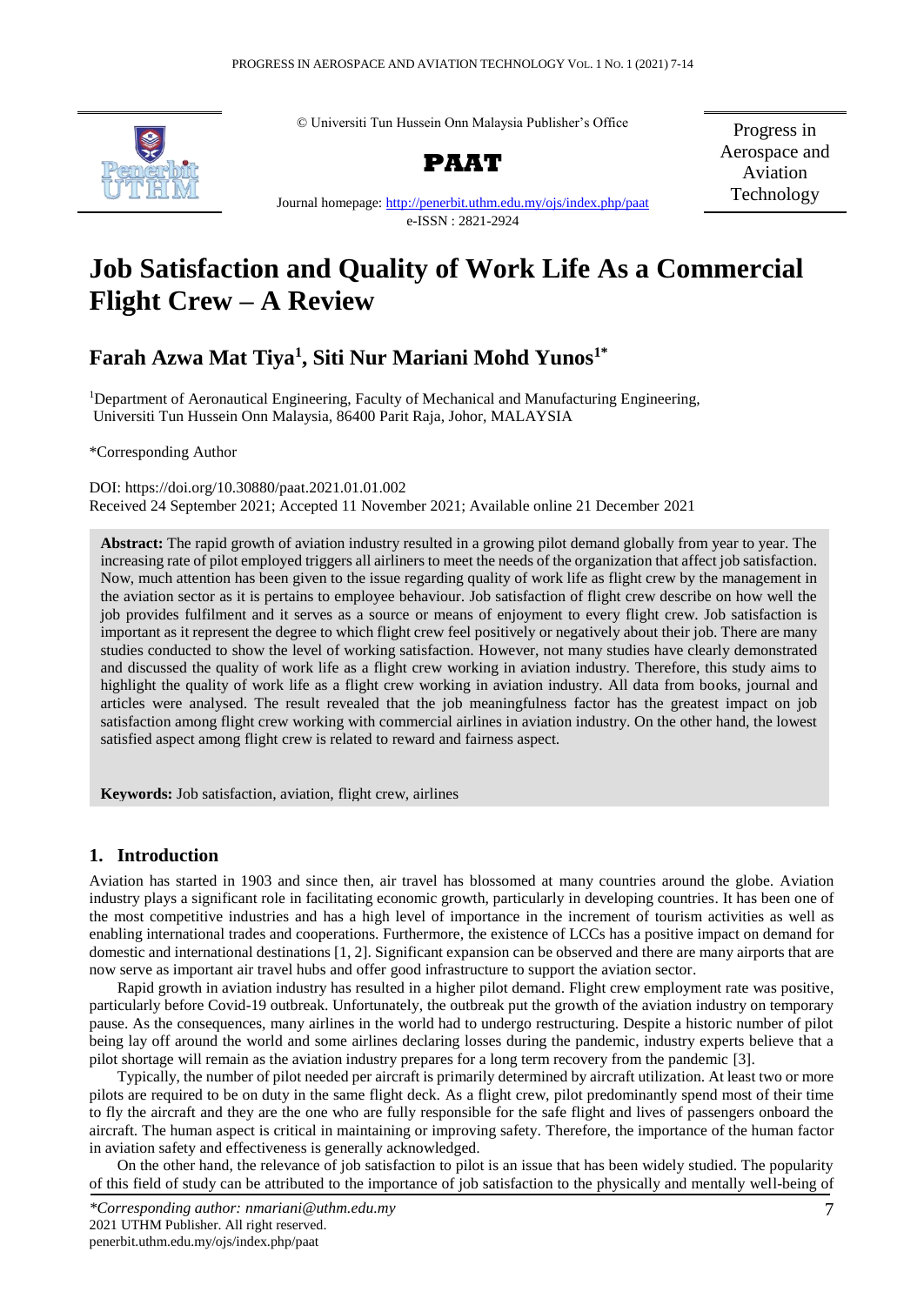pilots. Job satisfaction can be described as a person's affective attachment to an individual job either in its entirety or with regard to particular aspects seen as facet job satisfaction [4]. A higher level of job satisfaction can boost a positive quality of work life as a pilot and therefore, benefiting the airlines as this will help in improving organizational performance.

In addition, job satisfaction plays a vital role in fulfilling a pilot's career goals. Job satisfaction is also equally significant for organization that particularly work in a team-based environment or in a workplace comprised of employees who work independently. The best and highly motivated workers in a company will continuously provide high quality work, extremely productive and are capable of overcoming challenges. Helping all workers maintaining a high level of job satisfaction can help keep workers stay committed to working hard and contribute as much value to the organization as possible. Since job satisfaction can be regarded as an important contributor to various aspects of work performance, this paper presents a review on factors that contribute to job satisfaction among active flight crew working with commercial airlines.

# **2. Methodology**

In conducting a review, several phases have been executed and every phase is explained thoroughly in the following subsections.

# **2.1 Preliminary Study**

This step involves the process of selecting a study title. Title selection research is done based on problems identified through articles, websites, news and reports. The chosen topic identified for this study is related to quality work life of a flight crew. Problem statement was discovered through readings for issues that have existed among flight crew. Meanwhile, the objective of this study is to discover factors affecting the flight crew's satisfaction working with commercial airlines through a review.

### **2.2 Searching the Literature**

This phase consist of searching the literature and making decisions about the suitability of material to be considered in the review. Effort is taken to be as comprehensive as possible in order to ensure that all relevant studies be it published and unpublished are included in the review. The source of an online article is also an important element to support the reliability of an article. This is because original authors must validate their information sources through links and citations in order to publish academic journal online. This makes online journals and articles entirely credible and authoritative as it allow readers to verify the facts from original sources. For this study, most of the paper were retrieved from websites as such ScienceDirect and Multidisciplinary Digital Publishing Institute (MDPI) since the articles found on these websites are peer-reviewed scholarly articles. Additionally, papers from ResearchGate and Academia.edu were also referred as these websites are recognized as a platform that encourage researchers to share their publications with the community.

# **2.3 Assessing the Quality of Literature**

It is important to assess the applicability of the materialsidentified in the previous step and screen the sources to determine the relevance [5]. Therefore, a set of predetermined rules were set to serve as a basis for including or excluding certain articles. In this study, most journal papers are particularly related to the aviation sector and job satisfaction. Considering that the main focus is aviation industry in Thailand, a journal paper is chosen if it has a relation to flight crew and aviation industry in this specified country. In addition, no limit was set on the publication year.

Based on the search, the selected journals were published between year 1994 to 2020 and they belong to the Field of Research (FoR) of 'job satisfaction' and 'aviation industry' in Thailand. Only papers with selected key phrase were chosen. For example, if the words such as 'aviation', 'aviation industry', 'aviation sector', 'airline', 'flight crew', 'job satisfaction', 'quality of work life', and 'pilot' existed in the research's title, abstract, or keyword section, the article or journal were selected to be as the instrument for this study. The use of specific phrases when searching for sources is necessary to keep the number of journal examined to a limit. Otherwise, the validity of the research paper is not in accordance with this study and the goal of identifying characteristic that lead to job satisfaction will not be achieved. Overall, a total of 100 journal articles were identified.

### **2.4 Extracting Data**

Generally, this phase involves gathering or extracting necessary information from each article and evaluating what is relevant to the topic of interest. According to [6], the type of data that should be recorded is strongly influenced by the initial study objectives. Therefore, important information such as when, by whom, where the primary study was conducted, the research methodology and the study findings were extracted.

### **2.5 Analysing and Synthesizing Data**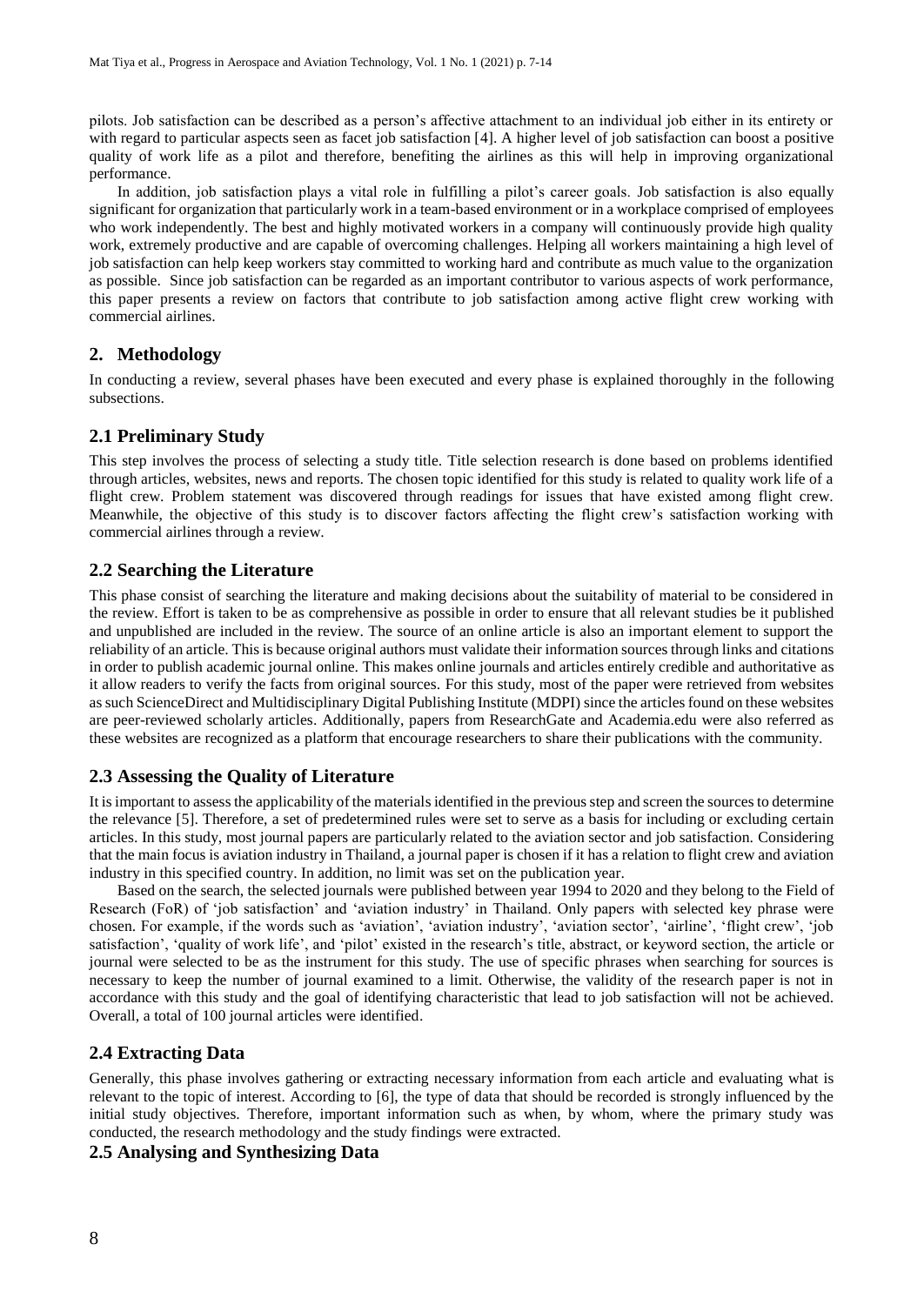In this phase, data from the selected articles were collated, summarized, aggregated, organized and evidences extracted from those articles were compared. It is important that the data is structured in a way that suggest a new contribution to the existing research and the review provide a sound conclusion to make sense of what is already known about a topic.

# **3. Results and Discussion**

A literature search was conducted for studies that evaluated the factors contributing to job satisfaction among flight crew working in aviation industry. All literature searches were conducted of ScienceDirect, ResearchGate, Academia.edu and MDPI.

# **3.1 Descriptive Analysis**

Overall, 150 articles were found when searching for articles on quality of work life as a flight crew and job satisfaction that relate to aviation industry in ScienceDirect. Another 12 articles were discovered in MDPI. Next, when searching on Academia.edu, 16 additional articles were found. There were also 3 articles found while searching in ResearchGate. The studies reviewed in Academia.edu and ResearchGate were included as the argument was relevant. In summary, a total of 181 journal articles were initially discovered.

After reviewing the abstract for relevance, total of 100 articles were included in this review with the majority of the paper were studies found in Thailand. The focus of most studies was to evaluate the factor contributing to working satisfaction meanwhile, the goal of smaller group of studies was to evaluate the quality of work life as a flight crew with commercial airline. Many articles found during the search were not included in the review since they report the job satisfaction in another profession in aviation industry. Majority titles were broad descriptors of aviation industry, flight crew and airlines but the titles did not indicate the results relating to the factors contributing to job satisfaction with flight crew. All searches were limited to English language.

In contrary, there was no limit in publication year. From the search, the number of publications regarding this topic has continued to increase from year 1994 to 2020. This indicate a positive trend for aviation industry as the flight crew's job satisfaction is getting more attention among researcher.

Furthermore, some researchers have a strong contribution in the field of job satisfaction and aviation field. Table 1 shows the name of author that have strong contribution to the aviation field with at least 3 publications. Other than that, the share of authorship or authorship per publication is often discussed in the literature as an indicator of collaboration. Table 2 provides the authorship pattern involved in this study.

| <b>Author Name</b>         | No of publications |
|----------------------------|--------------------|
| Iratrachar Amornpipat      |                    |
| Thamarat Jangsiriwattana   |                    |
| Nisara Paethrangsi         | 6                  |
| Tawee Jamjumrus            | 5                  |
| Chonlada Choovanichchannon | 5                  |
| Kanitha Kaewpoungngam      | 4                  |
| Mai Ngoc Khuong            | 3                  |
| Sinnop Theprugsa           | 3                  |
| Hoang To Uyen              | 3                  |
|                            |                    |

**Table 1 - Researcher whom have authored at least 3 publications in related topics**

|  | Table 2 - Authorship groups |  |
|--|-----------------------------|--|
|--|-----------------------------|--|

| <b>Type of authorship</b> | <b>Percentage</b> | No of articles |
|---------------------------|-------------------|----------------|
| One authorship            | 30.00%            | 30             |
| Two authorship            | 57.00%            | 56             |
| $\geq$ Three authors      | 14.00%            | 14             |

In addition, most of the retrieved articles were sourced from higher education institutions. However, there were also reports released by the non-institutional organization. Table 3 shows the list of organizations and higher education institutions that have significant contribution to this study. Lastly, this study also covers factors of job satisfaction of flight crew actively working either in full service airlines or low cost carriers.Table 4 presents the summary of airlines studied in the reviewed literatures.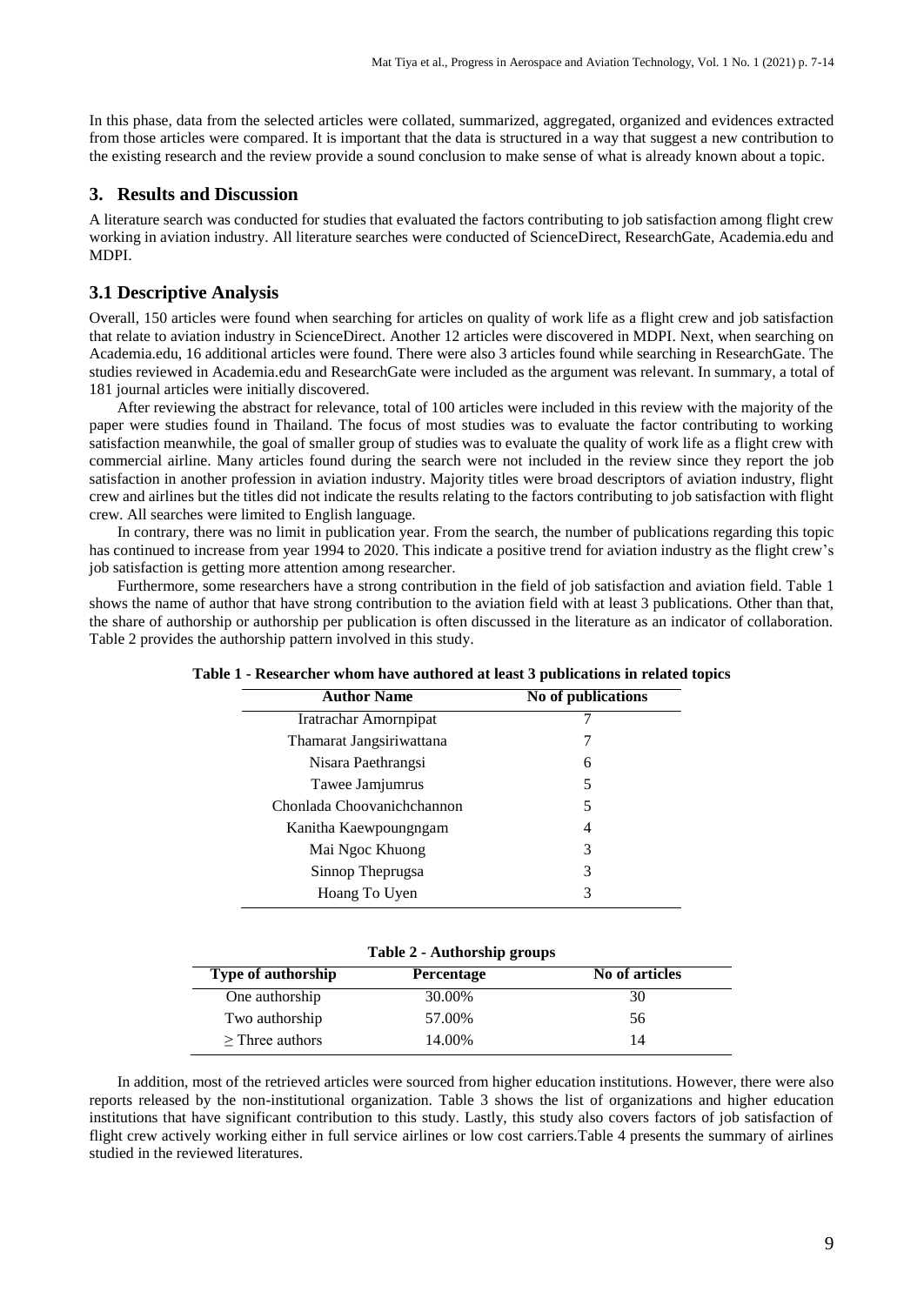| <b>University</b>                                  | Organization                                            |
|----------------------------------------------------|---------------------------------------------------------|
| Kasem Bundit University, Thailand                  | National Institute Development Administration, Thailand |
| Silpakorn University, Thailand                     | Civil Aviation Authority of Thailand (CAAT)             |
| Suan Sunandha Rajabhat University, Thailand        | International Air Transport Association (IATA)          |
| Durakij Pundit University, Thailand                |                                                         |
| Thammasat University, Thailand                     |                                                         |
| Mahidol University International College, Thailand |                                                         |
| Srinakharinwirot University, Thailand              |                                                         |

|  |  |  |  | Table 3 - List of institutions and organizations |
|--|--|--|--|--------------------------------------------------|
|--|--|--|--|--------------------------------------------------|

| Table 4 - List of commercial airlines related to this study |                          |  |
|-------------------------------------------------------------|--------------------------|--|
| <b>Full service airlines</b>                                | <b>Low-cost carriers</b> |  |
| Thai Airways                                                | AirAsia Thailand         |  |
| Bangkok Airways                                             | AirAsia X Thailand       |  |
|                                                             | Bok Air                  |  |
|                                                             | Thai Lion Air            |  |

# **3.2 Key Findings on Job Satisfaction Factors** A total of 100 papers have provided a strong basis for discussion related to job satisfaction as a flight crew working with

commercial airlines. These paper were analysed and as the result, 6 factors that describe the job satisfaction were identified. These factors are indicated in Table 5. The result shows that the level of job satisfaction is different for each factor.

| Factor                             | <b>Description</b>                                                                                                                                                                      |
|------------------------------------|-----------------------------------------------------------------------------------------------------------------------------------------------------------------------------------------|
| 1. Human resource management (HRM) | Activities that prmotore self-improvement are available<br>Training opportunities and courses are plentiful<br>Promotion opportunities<br>Worker welfare                                |
| 2. Social relation                 | Working relationship with employer<br>Co-worker relationships<br>Motivation in organization<br>Cooperation between top management and employee                                          |
| 3. Reward and fairness             | Pay is commensurate with job scope<br>Reward and recognition<br>Flight duty allowance                                                                                                   |
| 4. Health                          | First aid kit availability in the aircraft<br>Medical coverage for flight crew<br>Work life balance<br>Health check                                                                     |
| 5. Safe working environment        | Exposure to safe working environment<br>Safety awareness of individual on duty<br>Airworthiness of equipment                                                                            |
| 6. Job meaningfulness              | Work scope is equivalent with qualification<br>Pride with the job itself<br>Job security level<br>Appropriate working hours<br>Capable in performing assigned work at certain work time |

**Table 4 - List of factors contributing to job satisfaction**

# **3.2.1 Human Resource Management**

Generally, the relationship that an employee has with his or her superior is regarded as the most important aspects of workers' relationship with the company or an organization [7]. 65% of the articles were in agreement with HRM being the determinant to job satisfaction among flight crews. Many authors agreed that often employee behaviour has been claimed as the reflection of how they are treated by the company. HRM policies are the reflection of the company's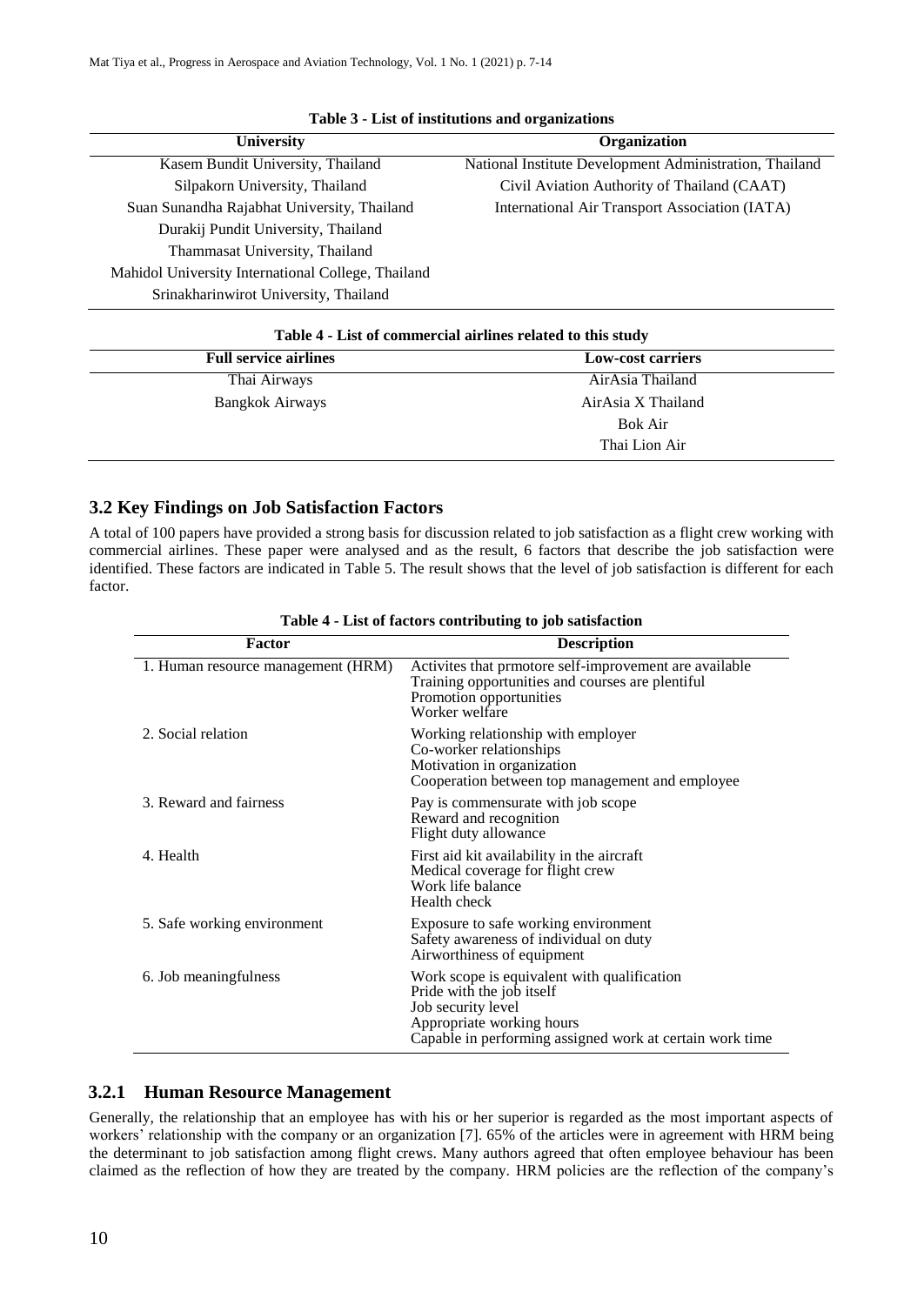vision, professional learning and development, adequate compensation and benefits [8]. Its success is determined by how well it attracts, recruits, motivates and retains skilled flight crew.

One of the aspect that contribute to a good relationship between flight crew and HRM is the promotion opportunities. In many organization, HRM is responsible to grant all entitled flight crew the rights together with plentiful opportunities to grow in terms of career prospect within the flying organization. Career development can be described as a planned and systematic process that aims to strike a balance between flight crews' career goals and the organization's workforce requirements. It corresponds to initiatives in assisting flight crew in making career development such that it is in line with the organization's objectives and strategic planning.

It is worth to mention that career development can be simplified as a chance for every flight crew to continue participating in more extensive and diverse practices in terms of networking and training which result in improving existing skills, developing new skills, taking on bigger responsibility, enhancing their position and earning higher income. This is in agreement with [9] who claimed that opportunities to gain experience and improve skills while working have an impact on job satisfaction.

As a flight crew, there are countless modules and assessments that need to be completed during the formal and informal trainings. The provided courses are the example of initiatives initiated by HRM for flight crews' future selfimprovement. HRM supports in career development is important as this will assist flight crews to create more realistic career development goals. This element is also important as it can increase flight crews' motivation and productivity.

Constant periodic training and courses are one of the strategies taken by HRM in many airlines as a step to improve flight crews' skills and sharpen their knowledge. Every pilot must undergo trainings and passes several assessments such as base training, base check, line training and line check. Every flight crew will prepare themselves with all required theories as well as psychomotor skills before they attend their flight check assessment. Through all necessary checks and flight simulation training provided by the HRM in the organization, it can enhance the pilots' navigation skills and increase their performance. Such approaches may enable flight crews to fully utilize the available training opportunities and thus performing task more efficiently and effectively. The probability for an incident to occur is low since the training helps to equip flight crews with preparedness to practice emergency procedures or unusual situations from the safety on the ground. Ongoing flight training and career development courses are essential to ensure job continuity as well as maintaining good order and discipline on board the aircraft.

### **3.2.2 Social Relation**

Social relation refers to a healthy social relationship with team, supervisors and other organizational members, and it is one of the top factors that contribute to job satisfaction among flight crew [8]. A total of 73% of the articles reviewed have mentioned that job satisfaction can be measured through the ability to have a good social relation.

It was found that, the most prominent aspects related to job satisfaction among flight crews is co-worker relationship. Working as a flight crew requires someone to work in a team and have an excellent communication at all times. Without a good co-worker relationship, it is quite impossible for a flight crew to work systematically on board the aircraft on a day to day basis. A healthy co-worker relationship can motivate flight crew and increase their morale. Flight crew can focus on work tasks more effectively if they casts aside relationship issues. When tasks are highly and mutually interrelated; particularly in piloting sector where many pilots must collaborate to ensure each aircraft operates safely to every destinations, forming a team between pilots is necessary in order to ensure the level of coordination and information sharing among the crew is successful. Therefore, teamwork is an essential element in job satisfaction. By having a good co-worker relationships, flight crew can understand each other and able to perform work together more effectively in a team for a more satisfying environment.

Besides that, major air carrier also emphasize a good social relation between top management and flight crew. This indicates a strong social relation with superiors escalate flight crews' satisfaction towards their job. Flight crews believe that job satisfaction is at a high level when necessary attention is given. Wonderful relationship between subordinate and employers also makes them feel needed and they are an important asset in the organization. Providing a sense of belonging for the employee and recognition of job well done go a long way in making flight crews feeling more excited and enjoy their work. Similarly, job enrichment and sharing power encourage flight crews to stay motivated at work. They would believe that they are being trusted and supported from individuals they are working with.

# **3.2.3 Reward and Fairness**

The fact that pilots are one of the top earners in the world is not a big surprise for everyone. Most people are fascinated by flight crew salaries either as a factor to become a pilot or because it is known that they are among the highest salaries benefactor. However, this aspect is categorized as the lowest contributor to job satisfaction factor by most flight crew. Pay correlates with job satisfaction and overall well-being but those who already reached a standard level of comfortable living may find it as less important.

Wages, bonuses, compensation as well as recognition are all part of a workers' reward and fairness aspect. Although job satisfaction of flight crew was at a high level, reward and fairness aspect are at a slightly low level. This definitely in contrast with the current economic expense of living. Internally balanced, externally competitive and individually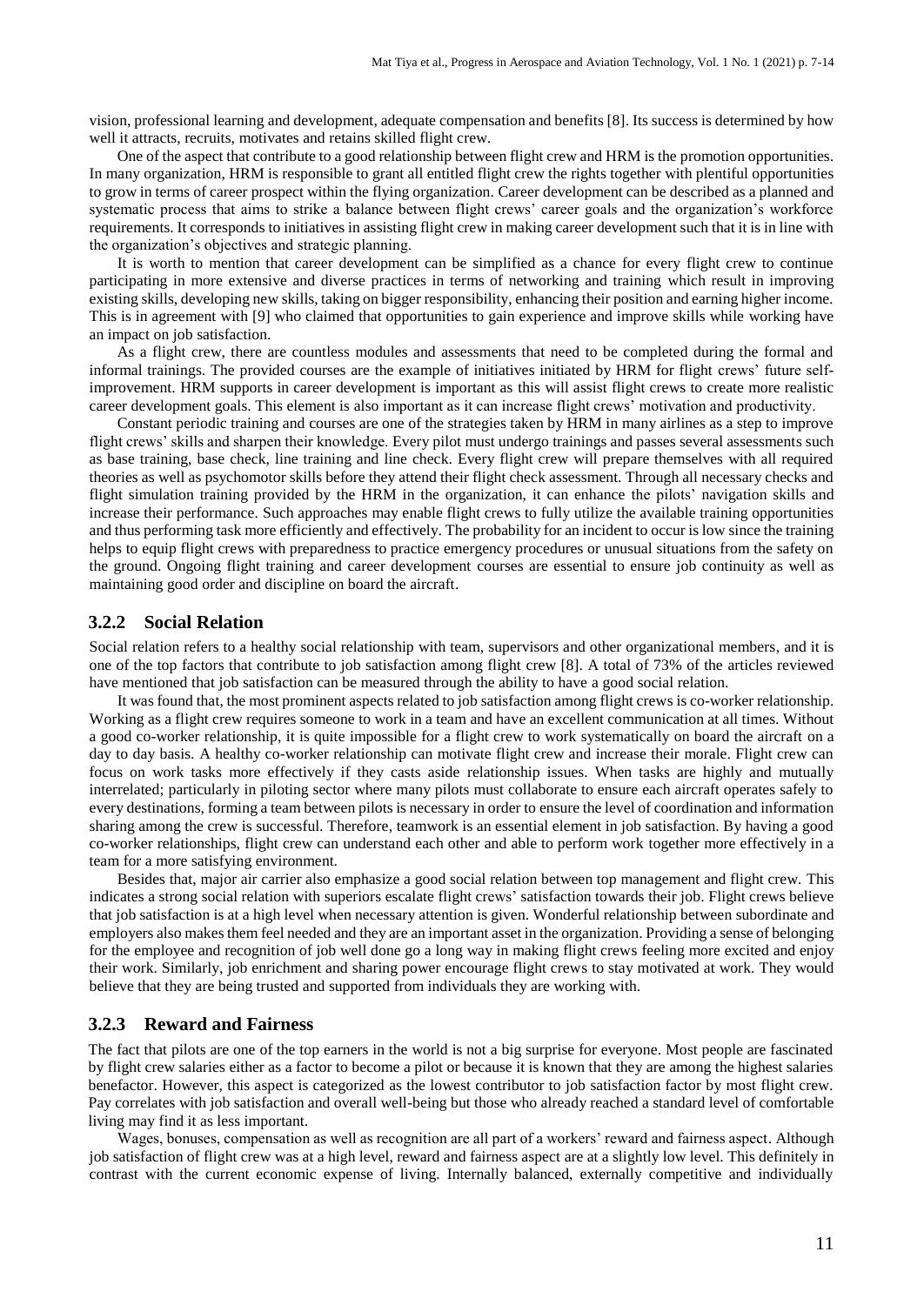stimulating reward schemes and policies are absolutely essential for all flying flight crew. Well balanced allowance was reported to produce short-term energy boosts among flight crew which may have unforeseen implications in their working performance.

The non-stop competition among airlines prompted for cost cutting and efficiently balancing both short and long terms performance. Airlines must reconsider the new flying allowance that to a more acceptable range by flight crews as an initiatives to prevent more serious problems from occurring, such as higher flight crew turnover. If the airlines keep neglecting the raising issue, it can affect flight crew satisfaction. Good reward and fairness dimension have large and direct impact on job satisfaction. Every flight crew must receive pay including benefits, allowance, reward and recognition that is commensurate with the task given and receive fair treatment from the organization as well as receive respect from the stakeholders.

### **3.2.4 Health Aspects**

Health aspects also play a significant role in job satisfaction in every working sector and yet health-wise is the second least satisfy factor in most journal articles that has been reviewed. There were just only 22.3% articles agreed that health is one of the contributing factor to job satisfaction among flight crew working in aviation industry.

The health aspect is a priority in work and if it is satisfied, it will lead to a sense of job satisfaction. Poor work life balance is the most highlighted element by flight crew working in commercial airlines. Some pilots are required to work for more hours than the prearranged amounts which eventually leads to a loss of working efficiency, a higher stress level, sleeps deficiency and pressure from family [10]. For flight crew who have families including children to care for, the situation is even tougher as it can lead to worst work-life balance in terms of mental and physical health.

A pilot's job is demanding yet stressful. Basically, a pilot works under a great pressure of stress on a daily basis. This is because, they are responsible for passengers' live and must memorize countless theories from their training. They are also bonded to countless assessment that took a lot of their time. Additionally, no two flights are identical plus they need to work on odd hours. Therefore, pilots need to stay focus and be ready for any emergency that might occurs during their flight.

Meanwhile, lack of appropriate sleep is one of the leading reasons of fatigue in the airline industry. Pilots' schedules are rarely consistent from day to day which could contribute to sleep deprivation. Frequent flyers are more likely to experience insomnia and loss of appetite when their biological clock turns against the environment. As a result, flight crew were extreme cautious when returning to their based after a long haul flight.

On top of the pressures of flying, many pilots spend days away from home especially on international flights. Although free traveling to different regions of the world while experiencing other cultures can be exciting, it can give impact to the work-life balance of a pilot since it is a tiring process. A strong work-life balance can prevent a pilot from feeling dissatisfied with their job and life. Without a good work-life balance, it is easy to experience burnout.

### **3.2.5 Safe Working Environment**

It can be observed that the safe working environment aspect is moderately satisfied by flight crews. A more pleasant work environment can boost work's performance and increase job satisfaction. This is supported by 41.3% articles that draw attention to safe working environment aspect could affect flight crews' job satisfaction. The most mentioned facet in this factor is on the airworthiness of equipment and includes cockpit and cabin crew as well as the relevance of the maintenance of aircraft.

It is absolutely essential to provide flight crew with a work environment that is conducive to their overall development. Safe and healthy working environment is important as it helps flight crew to cater both personal comforts and facilitates them in doing a good job. The reason to a moderate job satisfaction among flight crews in term of airworthiness of the equipment is mainly due to technical issues and it affecting their safety and sometimes weather conditions could even be out of aircraft's operational limits. Modern aircraft are reliable machines but that does not imply they are flawless. Even though flight crew are well trained to handle the flight in any situation but, this situation still give pressure to pilot. Technical issue such as poor airworthiness equipment may have a direct impact on the pilot and thus it can affect pilot's job satisfaction. In terms of weather, in aviation it can be one of the largest threats when it comes to safety. This elements can add significant stress and safety issue to an operation and therefore, this aspect lead flight crews to rate it moderately.

There are times where pilots may be flying with inexperience crew members [11]. Good relation, synergy and teamwork is vital to create a safer and effective operation. Decision making should be made by the team and not by a single individual. Allowing crew to give inputs and suggestions creates a good and safe working environment for pilots especially when flight crew need to encounter an abnormal situation. Having a good relation and switching information among flight crew is important to ensure the safety of every lives. Regardless how serious the challenge, the pilot need to be able to handle it.

Next, airlines should have acknowledge that flight crews spend most of their time at work and thus they should take steps to ensure that the working environment are pleasant and stress-free for them. Efforts such as enhancing the training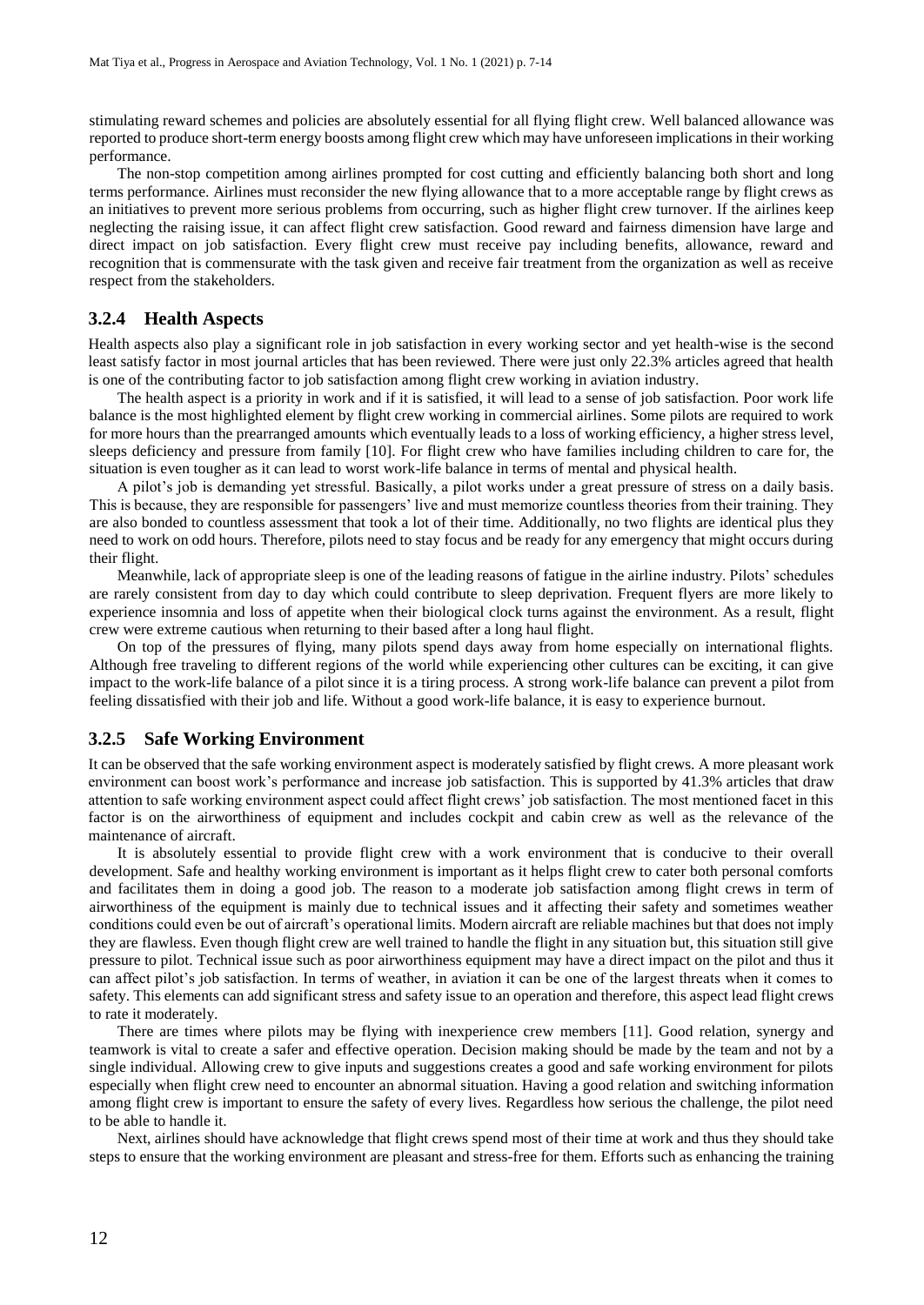on Crew Resource Management (CRM) for flight crew personnel can be a good effort from the airlines to assure a safe and efficient operation, reducing error, avoiding stress and increase efficiency [12].

### **3.2.6 Meaningfulness**

84% of the articles reviewed indicate that a majority of researcher in this area are affiliated with job meaningfulness. There are many characteristic that could describe job satisfaction in term of job meaningfulness wise. For instance, job security, work scope given equivalent with qualifications and appropriate working hours are the related characteristics. The nature of work, particularly in a sense of pride to complete their job as a flight crew is one of the highlighted contributors to job meaningfulness. This dimension leads in the highest degree of job satisfaction.

Job meaningfulnesss also describes the importance of the job from worker's perception. According to [13], job meaningfulness can be defined as an employees' feelings about their job in terms of its importance, pride and excitement. The job that every flight crew do is inextricably connected to their quality of work-life. It is found that majority of flight crew want to be recognised for their expertise and professionalism.

Some flight crews had wished to work as a flight crew since they were little. This indicates that they are very passionate and optimist in becoming a flight crew. Some pilots also love their jobs and consider it a calling and not just a way to make a living. Basically, when an individual being happy at work and loving what they do is an overall productivity booster and thus it can enhance individual's performance. An optimistic flight crew are more likely to be motivated, able to learn faster and make fewer mistake. This aspects is so important to every flight crew as they need to ensure a safe operation at all time. This can be seen from different point of view whereby, a flight crew who are really passionate in performing their task tend to broaden their network to maximum level and improve many skills such as communicating and soft skill.

Job security is also important in describing job meaningfulness. This is because, it is important for a flight crew to feel comfortable and secure with their employment. In addition, majority of the flight crew also expressed their satisfaction in term of the job scope. Flight crews agree and emphasize that the job scope given to them is within their qualification and capabilities. This aspect has proven that to work as a pilot especially in commercial airlines, someone need to meet specific requirement set by the organization. Flight crew that have knowledge and information about their job scope will be able to perform better and this can give impact on job satisfaction.

#### **4. Conclusions**

Employees is the key resource in a working organization. Job satisfaction is a multidimensional concept that has been studied in numerous perspective such as organizational psychology, business, management and human resource. Moreover, job satisfaction among service employee is one of the most studied topic in human resources research.

In general, job satisfaction is the extent to which an employee is satisfied and felt happy with their job, to the point of becoming an employee whom willingly to perform work at an optimum level. Factorsthat can influence job satisfaction can changed over time as the fluctuation could be attributed to changes within the workplace as well as economic, demographic and social trends.

Overall, the job satisfaction among active flight crew working particularly in aviation industry is influenced by six factors. These factors include job meaningfulness, social relation, HRM, safe working environment, health as well as reward and fairness. Job meaningfulness is recognized as the main factor for job satisfaction as flight crews want to be recognized for their professionalism. This is followed by a good social relation which describes the perception of having a healthy co-worker relationship between the team. The third factor is HRM and it indicates the opportunities to grow in terms of career development. The fourth factor is safe working environment and it refers to the airworthiness of equipment, cabin and cockpit. However, in terms of health aspects as well as reward and fairness, these two factors are least factors that can lead to a job satisfaction among flight crews. Lastly, these finding could help HRM in aviation organization to reconsider its policy and practices in order to gain sustainable advantage in the competitive market by improving the quality of work life of their flight crews.

### **Acknowledgement**

The authors would like to thank Universiti Tun Hussein Onn for Tier 1 Grant Vot H770. The work described in this paper is part of a research carried out by Farah Azwa Mat Tiya for her undergraduate dissertation.

### **References**

- [1] J. Y. Chung and T. Whang, "The impact of low cost carriers on Korean Island tourism," *Journal of Transport Geography*, vol. 19, no. 6, pp. 1335-1340, 2011
- [2] R. Belén, R. Myro and A. Galera, "Effect of low-cost airlines on tourism in Spain. A dynamic panel data model," *Journal of Air Transport Management*, vol. 3, no. 17, pp. 163-167, 2010
- [3] G. Murray, "After COVID-19, aviation faces a pilot shortage," 2021. [Online]. Available: